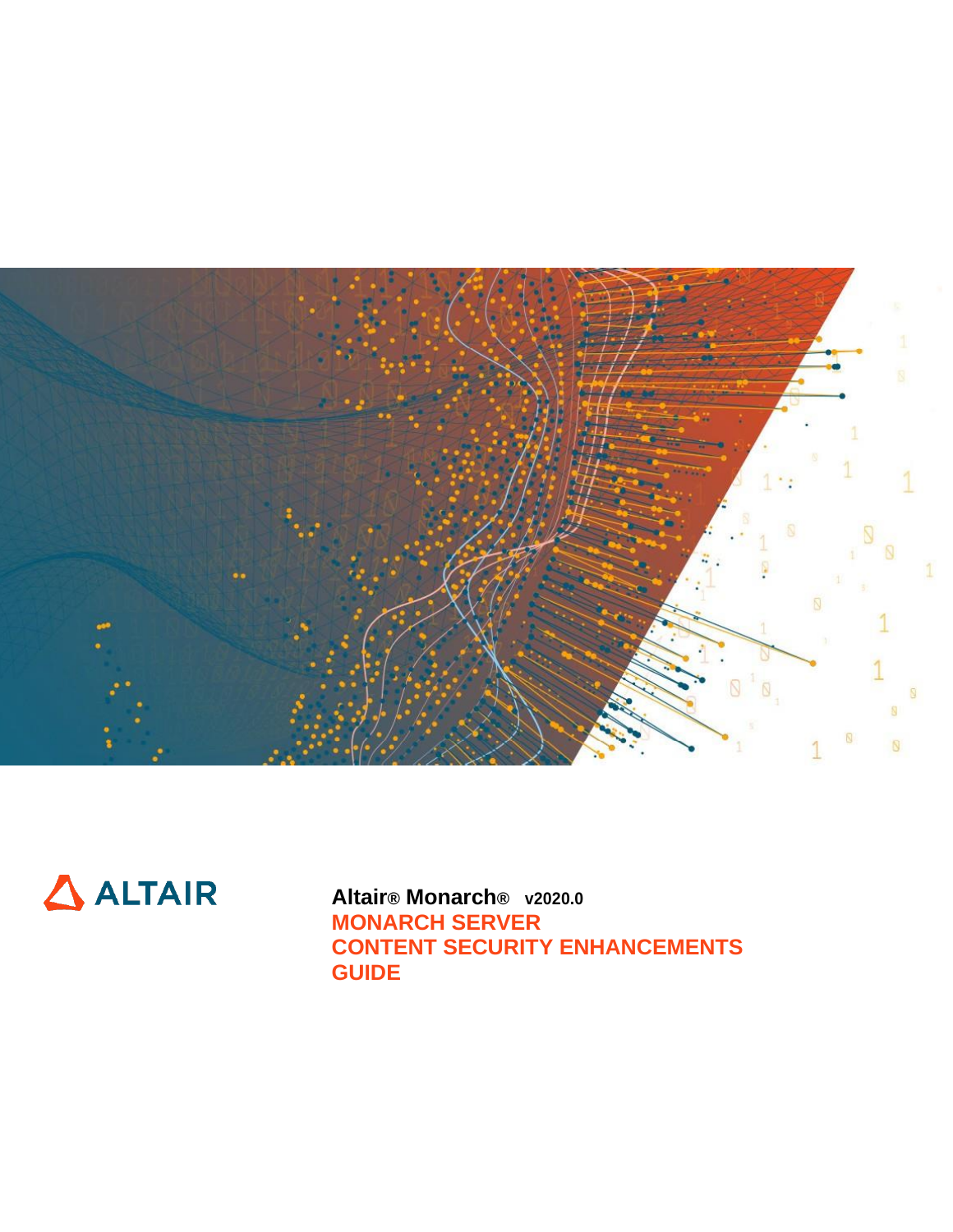## TABLE OF CONTENTS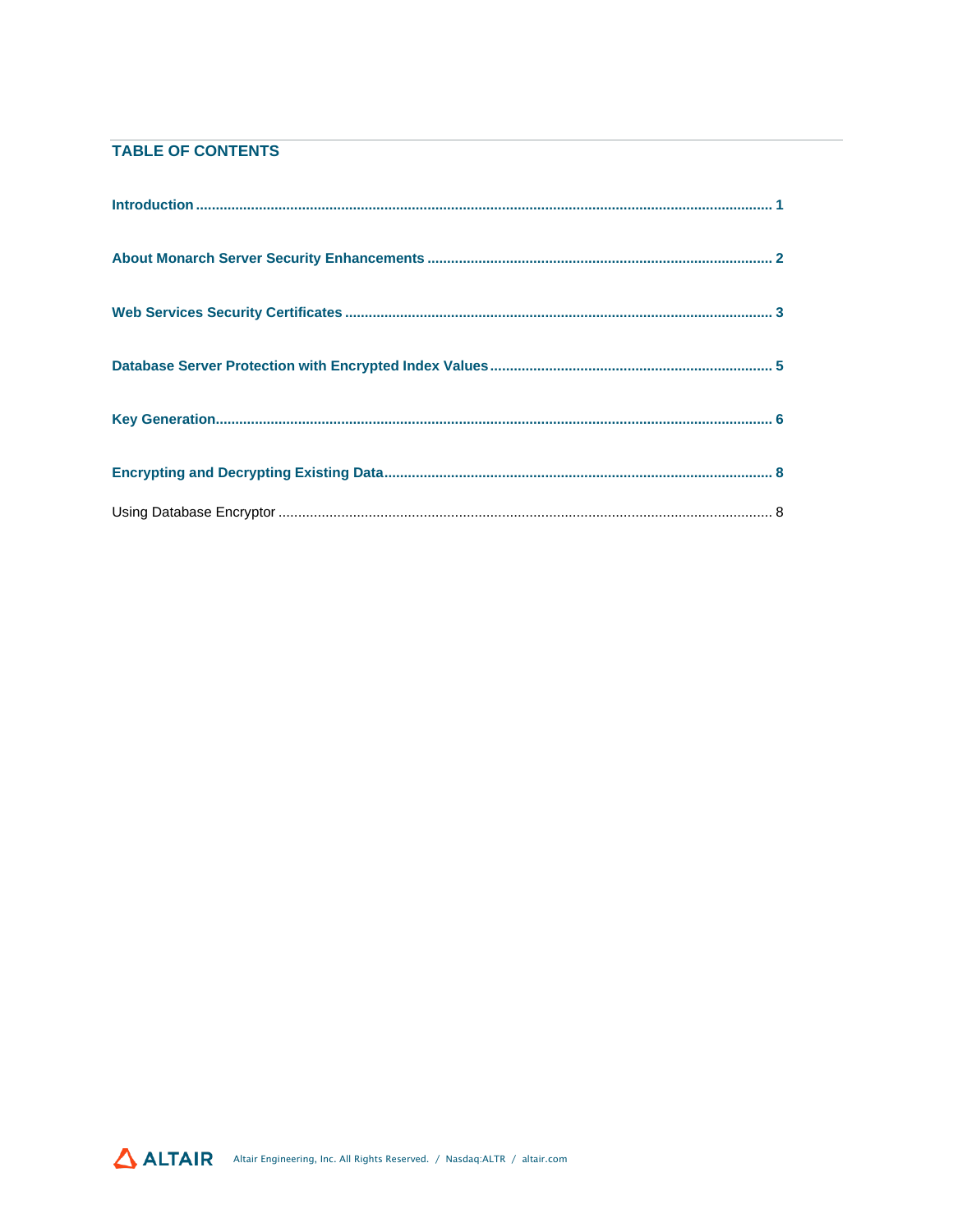# <span id="page-2-0"></span>**INTRODUCTION**

To enhance security of the Monarch Server application, you can use the Security Enhancements features. These features are an optional Monarch Server functionality that is available under license.

The Monarch Server Security Enhancements Guide gives an overview of the Security Enhancements features and explains how to use them with Monarch Server.

This Guide is intended for Monarch Server consultants, customers, and system administrators who will use the Security Enhancements features.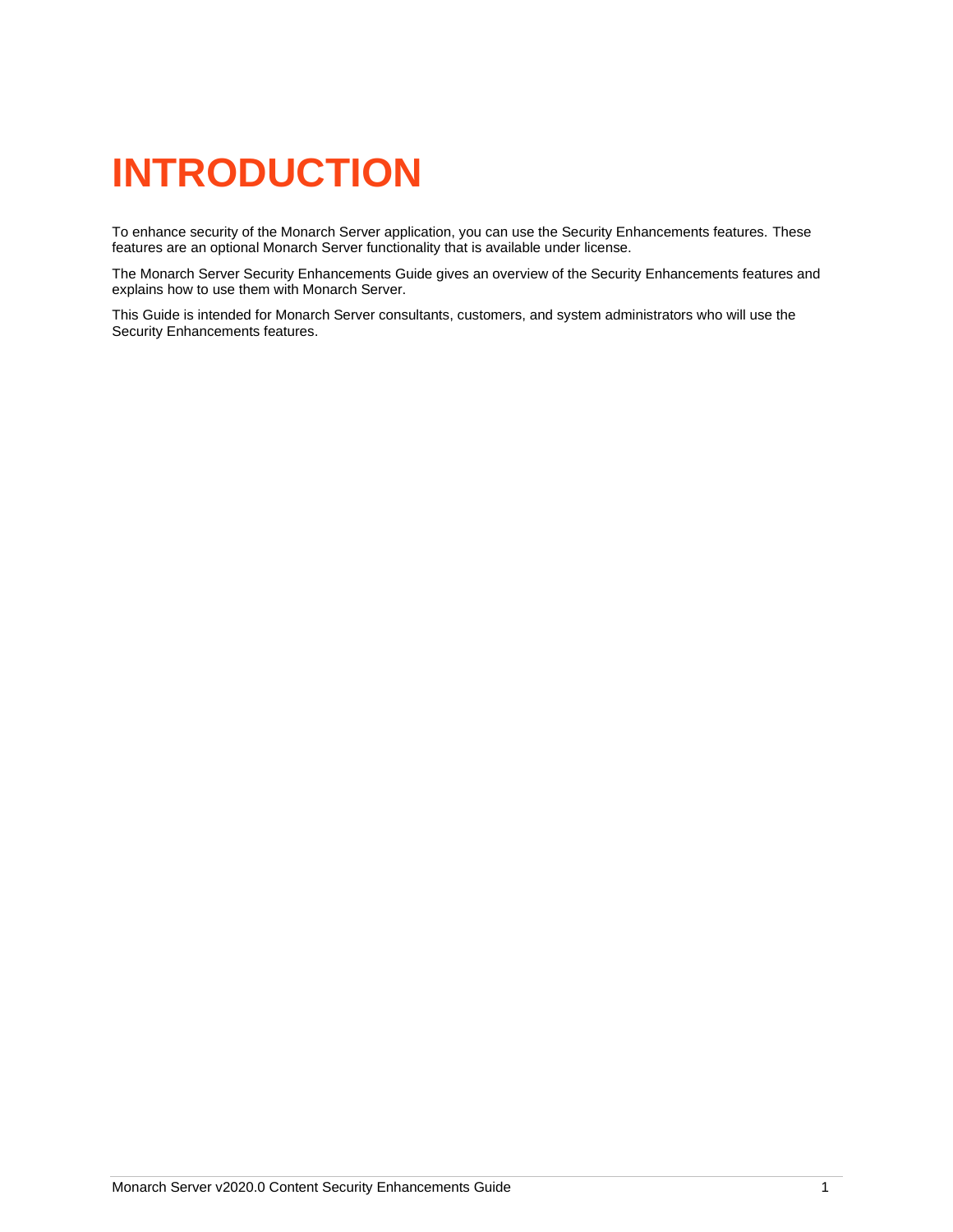# <span id="page-3-0"></span>**ABOUT MONARCH SERVER SECURITY ENHANCEMENTS**

The Monarch Server Security Enhancements help reduce the risks of unauthorized data access. Each enhancement affects a separate part of the Monarch Server system, as illustrated in the following diagram:



MZ stands for "militarized zone" and includes the network segment that is well protected against intrusions, i.e. unauthorized data access, from the outside network by appropriate tools (e.g., firewalls). However, data on the database server requires additional protection.

DMZ stands for "demilitarized zone" and includes the network segment open to the outside network. DMZ usually comprises the corporate Web server that is the most exposed component in the system because it has to be accessible to Monarch Server end users.

To improve the security of your Monarch Server system, you can use the following Security Enhancements:

- ❑ [Web Services Security Certificates](#page-4-0)
- ❑ [Database Server Protection with Encrypted Index Values](#page-6-0)
- ❑ [Key Generation](#page-7-0)
- ❑ [Encrypting and Decrypting Existing Data](#page-9-0)



### **NOTES**

The **SecurityModule** license component is required to enable Security Enhancements.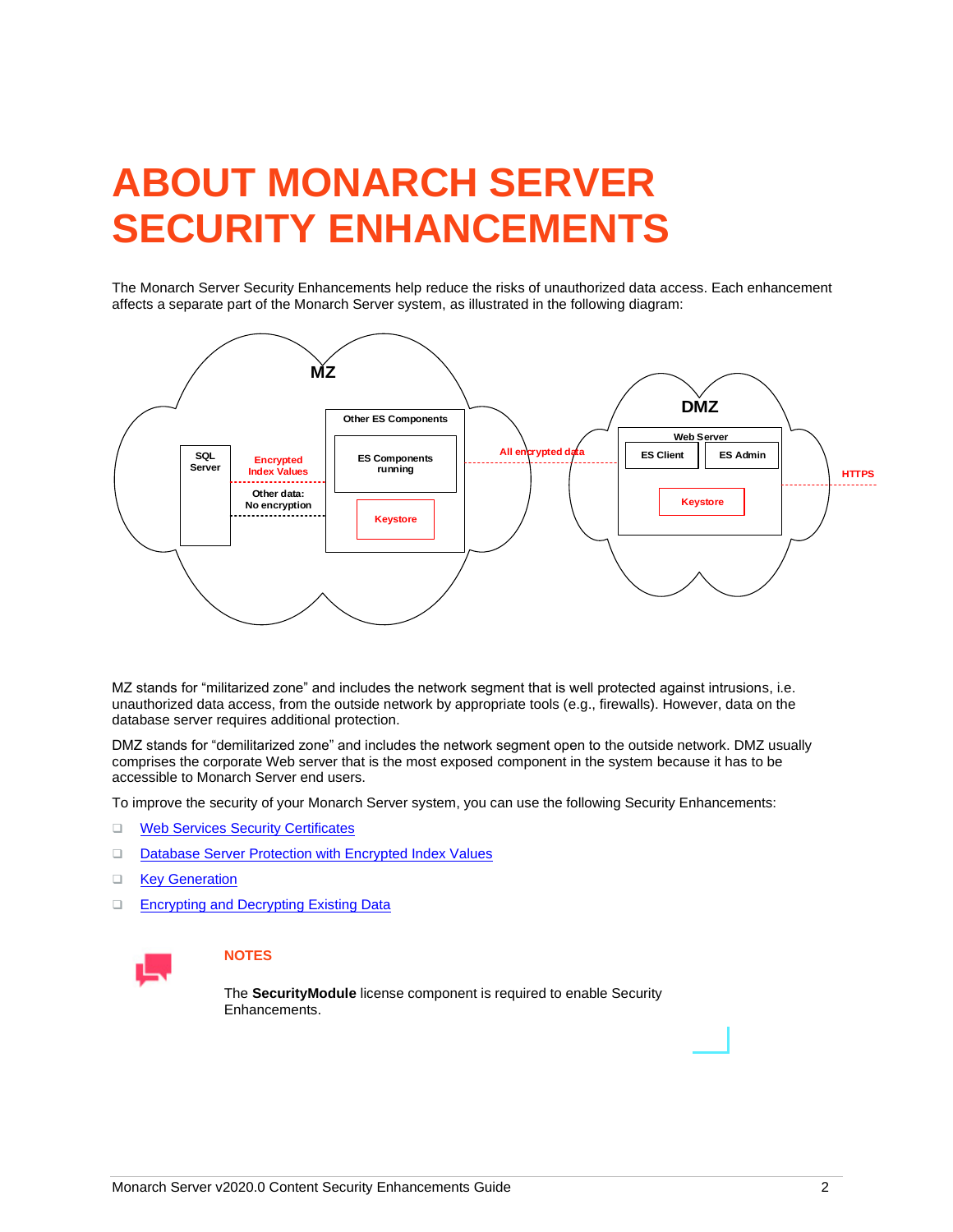# <span id="page-4-0"></span>**WEB SERVICES SECURITY CERTIFICATES**

With Monarch Server Security Enhancements, you can encrypt messages that services and Web servers exchange. To do this, you can use the Security Enhancements certificates feature.

**To use a certificate**

- 1. Install the required certificate on all machines that will run the services.
- 2. Run Monarch Server Configurator.
- 3. Select the **Configurator** tab, and then select the **Modules** tab.

| $\Box$<br>$\mathbf x$<br>$\Rightarrow$<br>Monarch Server Configurator<br>- |                                                                         |                |  |  |
|----------------------------------------------------------------------------|-------------------------------------------------------------------------|----------------|--|--|
| Altair <sup>®</sup> Monarch <sup>®</sup> Server                            | net.tcp://localhost                                                     | Connect<br>▼   |  |  |
| Configurator Settings   MonServ13-5 X<br>Dashboard                         |                                                                         | <b>Success</b> |  |  |
| Servers   Instances   Modules   Global Settings                            |                                                                         |                |  |  |
| Module                                                                     | Common parameters                                                       |                |  |  |
| <all modules=""></all>                                                     | Common version: 16.0.0.701                                              |                |  |  |
| Config                                                                     | C:\Program Files\Datawatch\Datawatch Server\Modules\<br>Local location: |                |  |  |
| Agent                                                                      |                                                                         |                |  |  |
| <b>Load Balancer</b>                                                       | C:\Program Files\Datawatch\Datawatch Server\Repository\<br>Repository:  |                |  |  |
| Web Admin<br><b>Web Client</b>                                             | $TCP \mid \bullet$<br>Default URI scheme:                               |                |  |  |
| Web RMS Client                                                             |                                                                         |                |  |  |
| <b>Admin Host</b>                                                          | -5<br>Minutes between fails: 1<br>Max fails:                            |                |  |  |
| <b>Client Host</b>                                                         |                                                                         |                |  |  |
| <b>Volume Host</b>                                                         |                                                                         |                |  |  |
| <b>Filing Dispatcher Host</b>                                              |                                                                         |                |  |  |
| Maintenance Dispatcher Host                                                |                                                                         |                |  |  |
| Notifications Dispatcher Host<br><b>Automator Host</b>                     |                                                                         |                |  |  |
| Automator Dispatcher Host                                                  |                                                                         |                |  |  |
| Automator Storage Host                                                     |                                                                         |                |  |  |
| <b>RMS Host</b>                                                            |                                                                         |                |  |  |
| <b>RMS Content Host</b>                                                    |                                                                         |                |  |  |
| Datawatch.SQL                                                              |                                                                         |                |  |  |
|                                                                            |                                                                         |                |  |  |
|                                                                            |                                                                         |                |  |  |
|                                                                            |                                                                         |                |  |  |
|                                                                            |                                                                         |                |  |  |
|                                                                            |                                                                         |                |  |  |
|                                                                            |                                                                         |                |  |  |
| $\langle$<br>$\rightarrow$<br>Ш                                            |                                                                         |                |  |  |
|                                                                            |                                                                         |                |  |  |
|                                                                            | Clear                                                                   | Apply          |  |  |
| Ready                                                                      |                                                                         |                |  |  |

- 4. For each module, set the default URI scheme to SecuredHTTP and to a unique port.
- 5. In Datawatch.ModulesManagement.Agent.exe.config, set the URL to **Config**.
- 6. In Web.config of the Admin and Client Web applications, set the URL to **Config**.
- 7. Edit the config.xml file. In the *Modules* section of the file, enter the certificate name: **DefaultCertificateSubjectName =<subjectName>**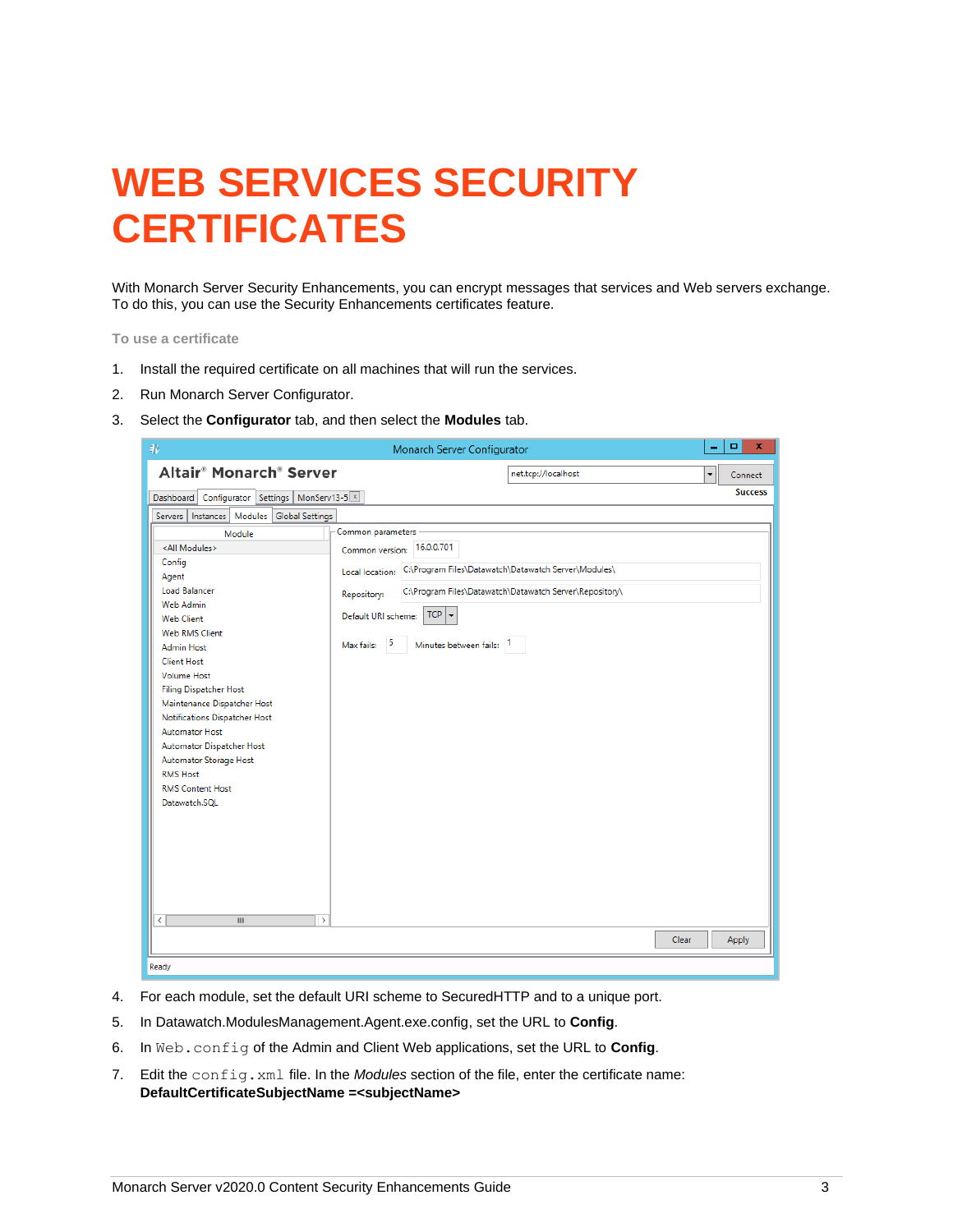8. Restart the Config and Agent Services of Monarch Server.



### **NOTES**

The certificate must have a private key.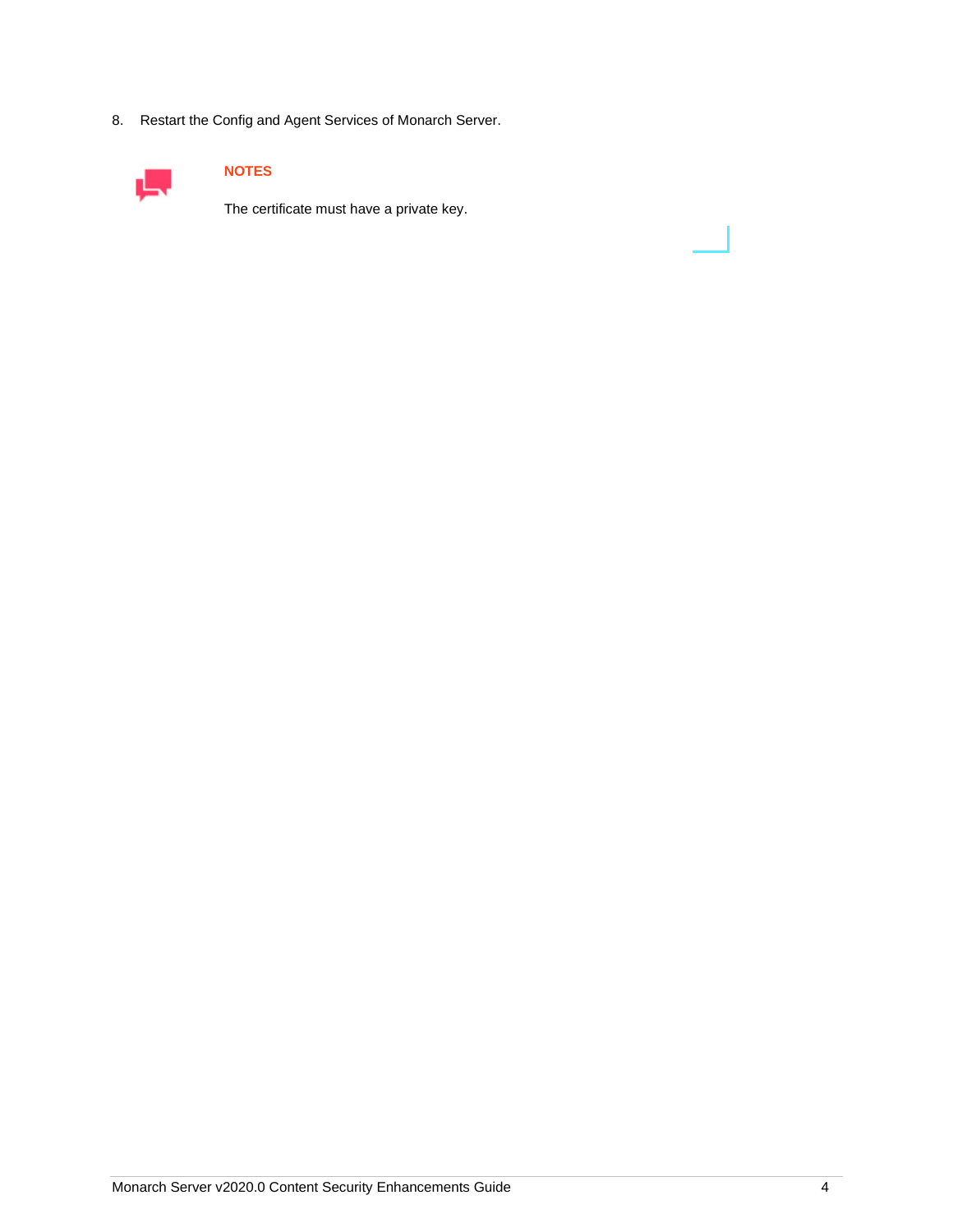# <span id="page-6-0"></span>**DATABASE SERVER PROTECTION WITH ENCRYPTED INDEX VALUES**

Although the Monarch Server database server runs in the well-protected MZ, you can achieve an even higher level of data protection by encrypting string index values.

String index values retrieved from ingested reports are stored inside the database. After finding a way to access the database, an intruder (i.e., a person intending to get unauthorized access to data) is able to read the information. To decrease the risk of such a scenario, the data are encrypted using the AES encryption algorithm.

Using the AES algorithm, you can encrypt those data items that are dependent on encrypted index values, for example, document names, report names, and search and security criteria.

With Monarch Server Security Enhancements, you can encrypt index values selectively via the index field.

Index values are encrypted for those index fields that you choose to be encrypted when creating them or importing from a model:

| Name:               |                        |           |        |         |        |
|---------------------|------------------------|-----------|--------|---------|--------|
| Description:        |                        |           |        |         |        |
| String<br>O<br>Date |                        | Length: 0 |        |         |        |
| Œ<br>Number         |                        | Decimals: |        |         |        |
|                     | Enable index selection |           |        |         |        |
| Enciphered          |                        |           |        |         |        |
|                     |                        |           | Save   | Clear   | Cancel |
|                     |                        |           |        |         |        |
| $\sqrt{2}$          | City                   |           | String | 32<br>▼ | ✓      |
| ⊽                   | Composer               |           | String | 18<br>▼ | √      |
| ✓                   | Contact                |           | String | 22<br>▼ | ✓      |

After an index field is created, you can decrypt or encrypt (whichever is applicable) its index values with the help of another Security Enhancements application - Database Encryptor. For more information, see Using Database [Encryptor.](#page-9-1)

There are three limitations in using encrypted index fields when specifying search or security criteria:

- ❑ It is not possible to see a list of values to choose.
- ❑ It is not possible to set compare symbols other than "=" and "<>".
- ❑ It is not possible to use masks for these fields.

Inside the database, the index values of selected index fields and each search or security criterion containing a value for the field are encrypted.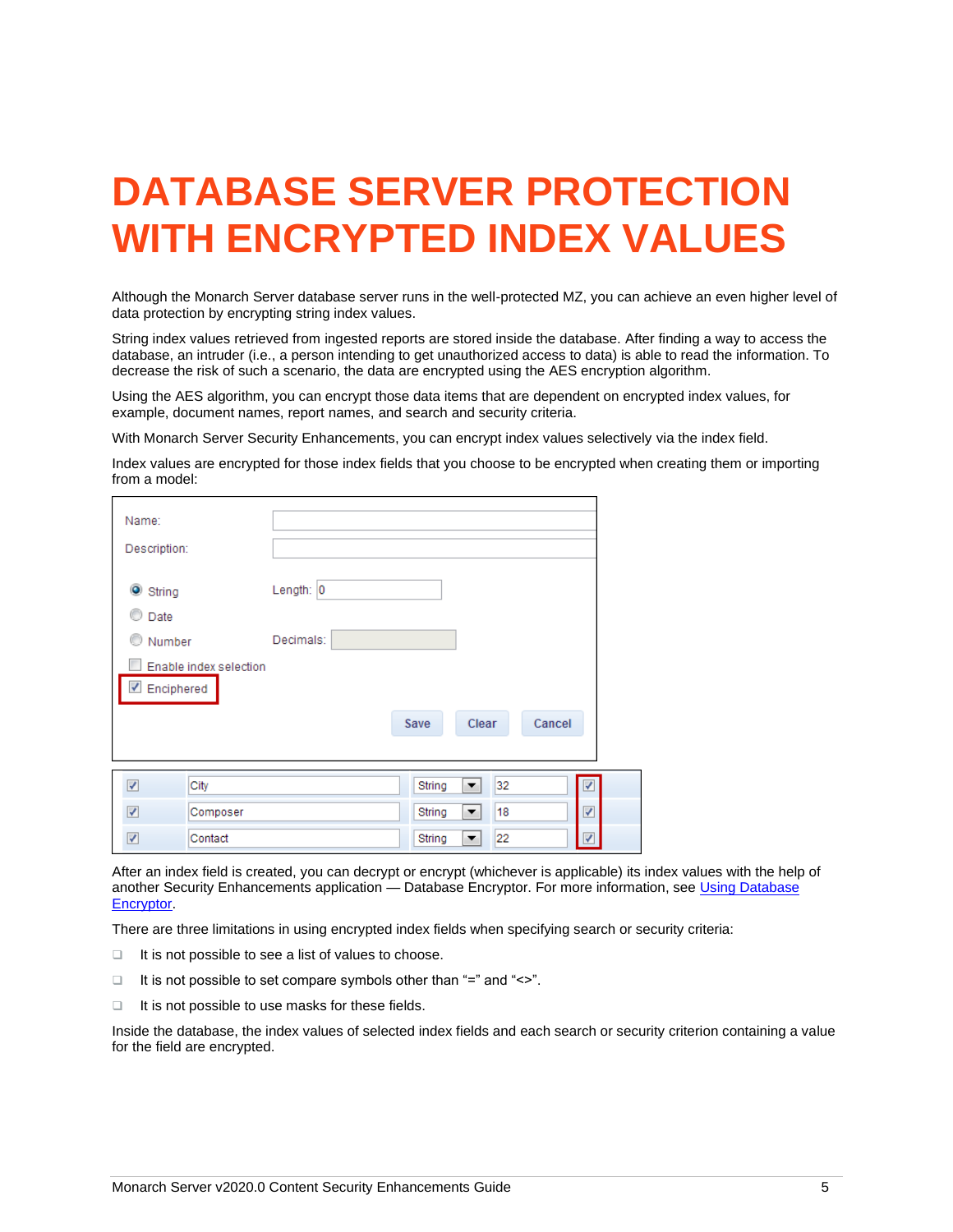# <span id="page-7-0"></span>**KEY GENERATION**

You can generate keys used for data encryption and decryption by using the Key Generation application. A key is stored in a file in the keystore, i.e., in a dedicated directory on a disk.

The system administrator must ensure that the keys are protected by means of the operating system, i.e., a key file should be accessible only to the user account under which Monarch Server services run.

You can generate seven types of keys with the Key Generator:

- ❑ AES128
- ❑ AES256
- ❑ Rijndael
- ❑ Blowfish
- ❑ DES
- ❑ RSA
- ❑ DSA



### **NOTES**

For all Security Enhancements to work, you need to first generate the AES key used to encrypt database information.

#### **To generate a key**

- 1. Run Key Generator.exe.
- 2. Specify an output folder, i.e., the folder in which the keys will be stored.
- 3. Select an encryption algorithm.

| <b>R</b> Key Generator | х<br>E<br>$\overline{\phantom{0}}$ |
|------------------------|------------------------------------|
| <b>Output Folder</b>   |                                    |
| C:\KeyFolder           |                                    |
|                        | <b>Browse</b>                      |
| Algorithm              |                                    |
| <b>AES128</b>          |                                    |
| Generate Key           |                                    |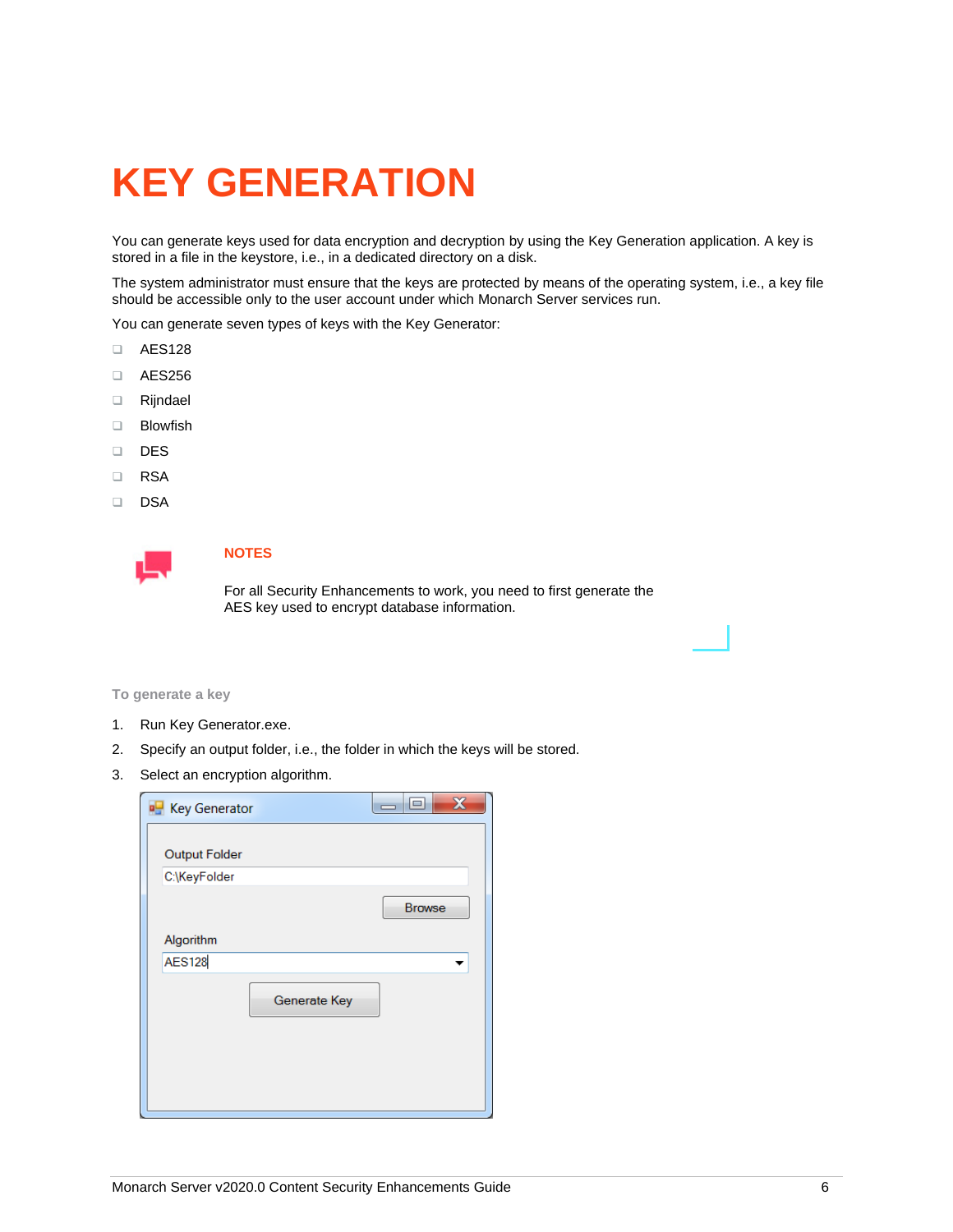4. Click **Generate Key**. A file with a key is generated. The file name is displayed in the Key Generator window.



### **NOTES**

You can store up to 100 keys generated with one algorithm in one folder.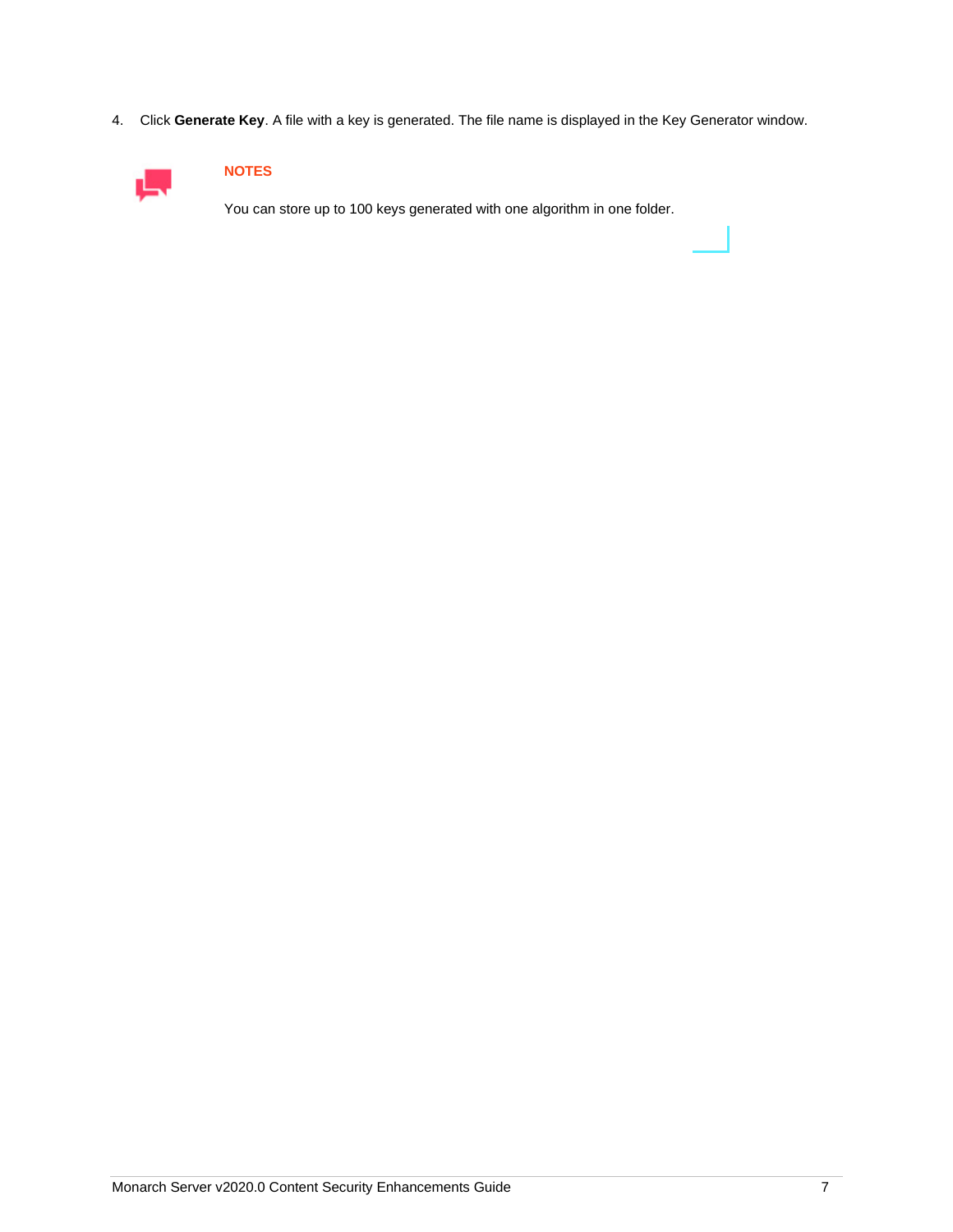# <span id="page-9-0"></span>**ENCRYPTING AND DECRYPTING EXISTING DATA**

If you want to encrypt (and decrypt thereafter) already loaded data, i.e., index values, on a working system, you can only do so by using the Database Encryptor application.

# <span id="page-9-1"></span>**USING DATABASE ENCRYPTOR**

To encrypt or decrypt index values, you first configure the database parameters and then specify the fields to be encrypted or decrypted.

**To encrypt or decrypt data**

- 1. Stop all Monarch Server services.
- 2. Run **DatabaseEncryptor.exe**. The *Database Encryptor* configuration window appears.

| Database Encryptor          |                                                                         |                        | $\mathbf{x}$ |
|-----------------------------|-------------------------------------------------------------------------|------------------------|--------------|
|                             |                                                                         |                        |              |
| <b>Instance Selection</b>   | Browse for configuration<br>DefaultInstance<br>$\overline{\phantom{a}}$ |                        |              |
| Data Source                 | epbygrosd\dwch_esm                                                      | <b>Test Connection</b> |              |
| <b>Initial Catalog</b>      | <b>DWCHBase</b>                                                         |                        |              |
| User Id                     | sa                                                                      |                        |              |
| Password                    | Password                                                                |                        |              |
| <b>Key Path</b>             | C:\Security\Key\SecretAES256.key                                        | <b>Browse</b>          |              |
| <b>Encryption Algorithm</b> | AES<br>$\blacktriangledown$                                             |                        |              |
|                             |                                                                         |                        |              |
|                             |                                                                         |                        |              |
|                             |                                                                         |                        |              |
|                             |                                                                         |                        |              |
|                             |                                                                         |                        |              |
|                             |                                                                         |                        |              |
|                             |                                                                         |                        |              |
|                             |                                                                         |                        |              |

- 3. If you want to configure the database parameters automatically, click **Browse for configuration**.
- 4. Select the config.xml file. The database-related fields (**Data Source**, **Initial Catalog**, **User Id**, and **Password**) are filled in automatically.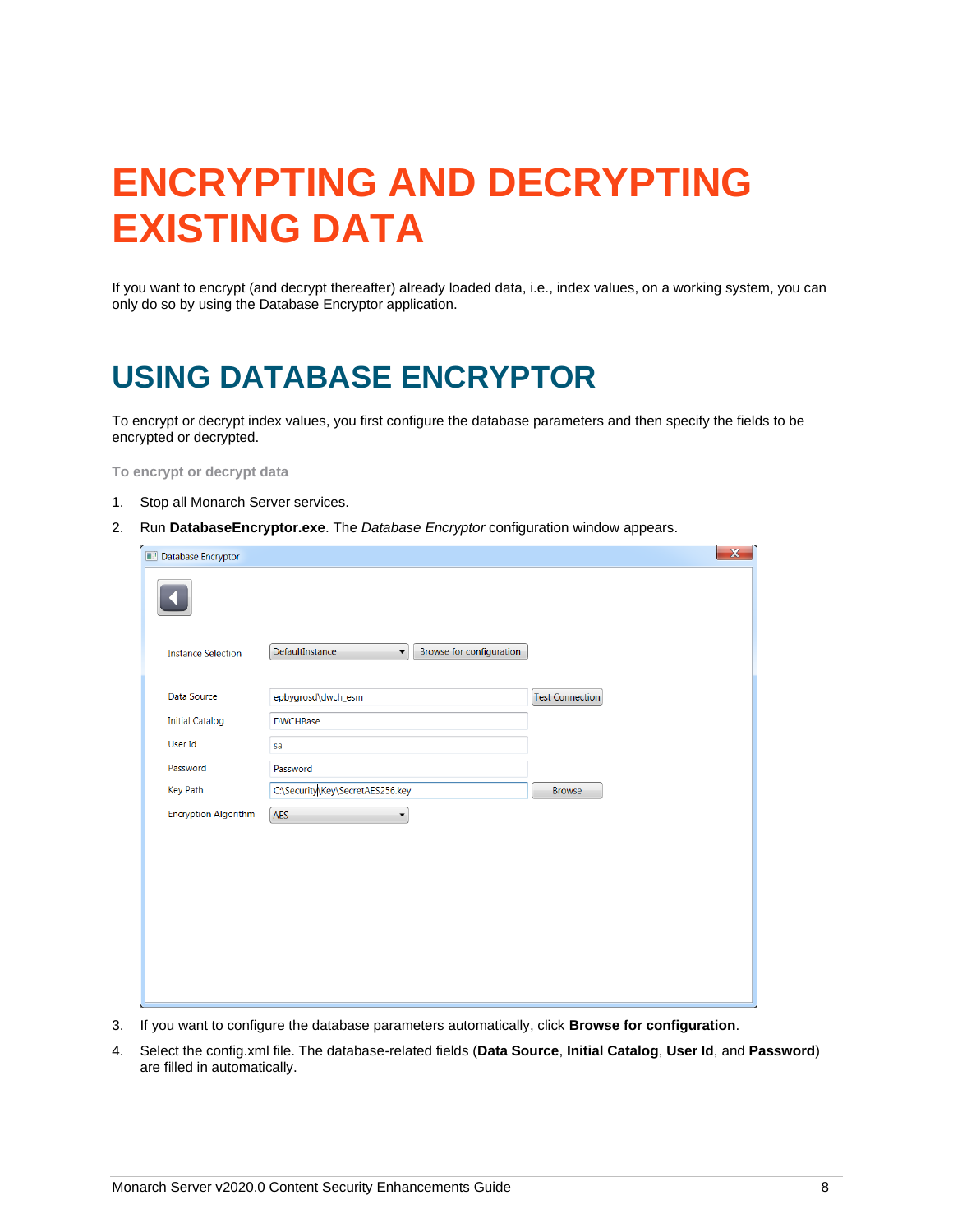

### **NOTES**

Make sure the **Encryption Enabled** field value is set to "true" and the path to the key is specified in config.

- 5. If the selected config has several instances, the **Instance Selection** drop-down list is populated with the available instances. Select the required instance from the list. Go to Step 8.
- 6. If you want to configure the database parameters manually, enter the required values in the fields **Data Source**, **Initial Catalog**, **User Id**, and **Password**.
- 7. If you want to verify the specified parameters, click **Test Connection**. Information about successful or failed connection to the database server will be displayed.
- 8. Click **Browse** and specify the key path. For more information about encryption keys, see [Key Generation](#page-7-0).
- 9. Select an encryption algorithm. Currently, Monarch Server uses the AES algorithm only.
- 10. After configuration is completed, click the arrow button in the upper left corner of the Database Encryptor window. The left pane of the application window displays the encrypted fields, and the right pane displays the plain fields.

| Database Encryptor                                                                         | $\mathbf{x}$                                                                                                                                                                                                                                                                                                                       |
|--------------------------------------------------------------------------------------------|------------------------------------------------------------------------------------------------------------------------------------------------------------------------------------------------------------------------------------------------------------------------------------------------------------------------------------|
|                                                                                            |                                                                                                                                                                                                                                                                                                                                    |
| <b>Encrypted Fields</b>                                                                    | <b>Plain Fields</b>                                                                                                                                                                                                                                                                                                                |
| <b>Address 2</b><br>City<br>Description<br>Media<br>State<br>Currency<br>Volume<br>Decrypt | $\hat{\mathcal{A}}$<br>Address 1<br>$\overline{a}$<br>Composer<br>Contact<br>Country<br>Customer<br>Customer_Full<br>Label Number<br><b>Order Number</b><br>Page<br><b>Postal Code</b><br><b>Bill Date-Char</b><br><b>Item Desc</b><br>Item No<br>Item Type<br><b>Sales Organization</b><br>% Memory Util<br>Assignment<br>Encrypt |

- 11. To encrypt fields, select the required ones in the **Plain Fields** pane (hold Ctrl or Shift for multiple selections), and click **Encrypt**.
- 12. To decrypt fields, select the required ones in the **Encrypted Fields** pane (hold Ctrl or Shift for multiple selections), and click **Decrypt**.